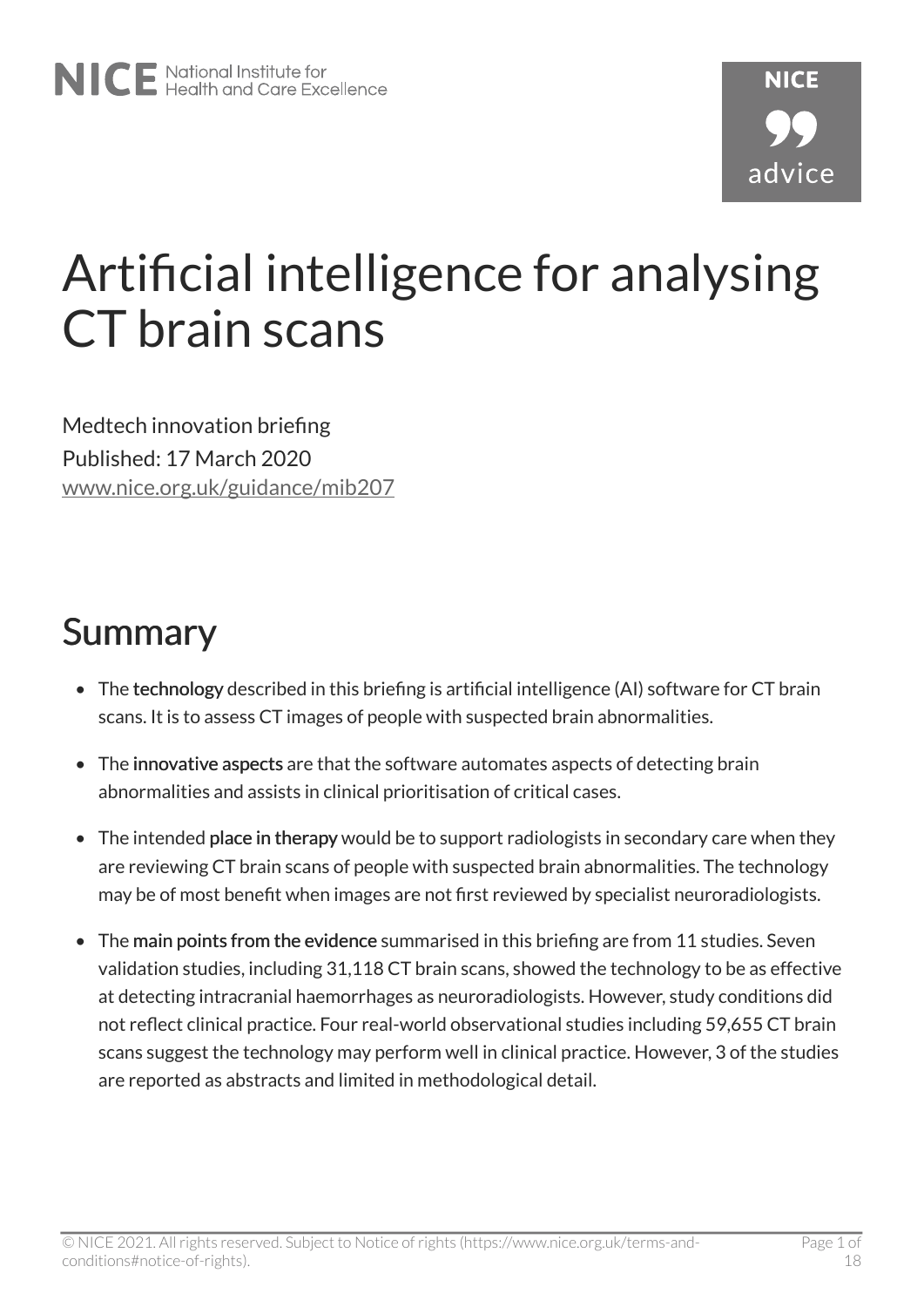- Key uncertainties around the evidence or technology are that 6 of the studies in the briefing are abstracts and limited in methodological detail. The evidence base would benefit from wellcontrolled comparative studies with an appropriate follow-up time to capture patient outcome and time to treatment.
- The cost of AI software for CT brain scans is between £8,250 and £80,000 per licence fee every year. The cost of the technology depends on the size of the NHS trust and the number of analyses done. Pay per use is also available for 1 of the listed technologies and costs £45. The resource impact would be greater than standard care. However, this may be offset by faster diagnosis of time-sensitive cases, reducing complications related to delayed treatment.

## The technology

Diagnostic artificial intelligence (AI) software has been developed to review and report abnormalities in CT brain scans. These AI packages have automated analysis of CT brain scans, including non-contrast CT (NCCT), CT angiography (CTA) and CT perfusion (CTP) imaging. In most cases, the software aids detection and prioritisation of critical cases, such as intracranial haemorrhage and large vessel occlusion in stroke.

The AI software packages in this briefing are designed to automatically detect and notify healthcare professionals of abnormalities after analysis of brain CT scans. The software is designed to integrate with all standard imaging systems. They have automated patient prioritisation and alert systems for critical cases. Some can populate radiology reports with preliminary findings. The technologies are for use in addition to standard care. Two packages assess CT images for abnormalities because of trauma, dementia and stroke. The remaining 5 identify large vessel occlusion or intracranial haemorrhage in stroke. The packages are:

• Aidoc: head (Aidoc). Programmes for detecting intracranial haemorrhage and hyperdensities after NCCT imaging and for large vessel occlusion after CTA imaging. The software also has automated patient prioritisation and a real-time alert system. It integrates into current imaging systems and results can be viewed as digital imaging and communication in medicine (DICOM) output images.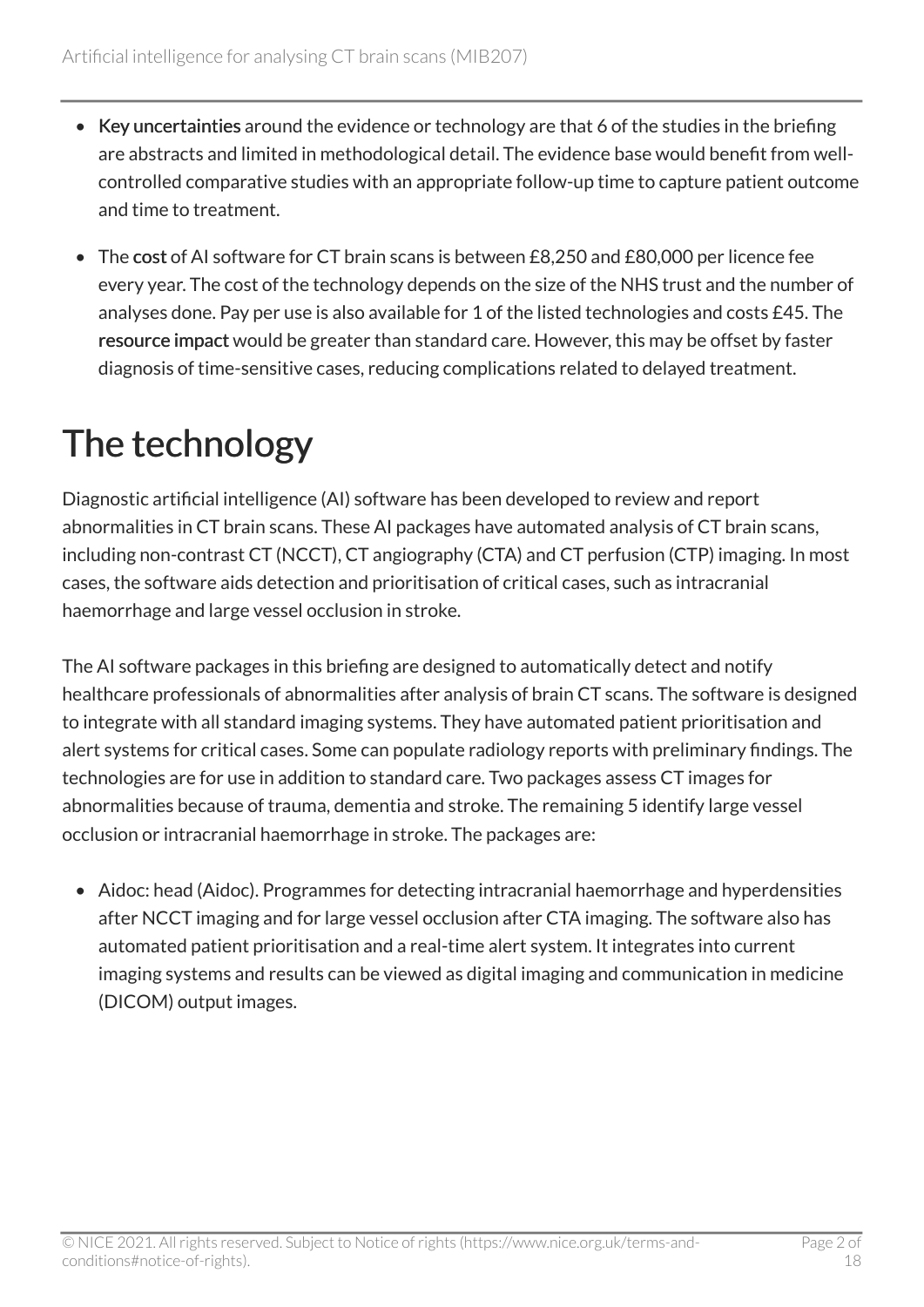- e-CTA and e-ASPECTS (Brainomix). e-ASPECTS analyses NCCT scans for hypodensity and generates a probability map of regional ischaemic change, the volume of this change, and an automated ASPECT score. e-CTA is designed to detect large vessel occlusion location and standardised assessments of collateral scores after CTA imaging. Both applications help identify people eligible for thrombectomy or thrombolysis. The software integrates with current imaging systems and results can be viewed as visual reports through DICOM output images, email notifications and a web browser.
- Icobrain (Icometrix). This quantifies and reports the volume of relevant brain structures related to dementia, stroke and traumatic brain injury. In traumatic brain injury the software quantifies: epidural, subdural and intraparenchymal lesions; midline shift; left, right lateral ventricles and fourth ventricle. In stroke, core and penumbra sections of the brain are assessed, and in dementia the whole brain volume and lateral ventricles. The software integrates with current imaging systems and results can be viewed as visual reports through DICOM output images, email notifications and a web browser.
- qER (Qure). qER detects and quantifies a range of brain abnormalities after NCCT imaging, and populates a radiology reporting template with preliminary findings, patient prioritisation and alert systems including mobile notifications. Brain pathologies identified by qER include intracerebral bleeds and their subtypes, infarcts, mass effect, midline shift and cranial fractures. It integrates with current imaging systems.
- Zebra triage (Zebra Medical Vision). This detects and annotates intracranial haemorrhage after NCCT imaging and automates patient prioritisation and a real-time alert system. It integrates with the current imaging worklist and viewer with an accompanying alert widget.
- DLCExpert (Mirada Medical) has not been included in this briefing because of differences in indication and patient population. This technology uses AI to help treatment planning for radiation therapy (including head and neck cancers). It uses deep learning algorithms for automated contouring of organs at risk and anatomical structures. The company claims the algorithms have been trained on clinical examples and validated against consensus guidelines, such as the European Society for Radiotherapy and Oncology head and neck guidelines (ESTRO) for delineation of organs at risk.

## Innovations

The software packages use AI to automatically analyse CT brain scans for abnormalities, alert radiologists to critical cases, and prioritise cases. Some software systems also report preliminary findings, and some assess brain structures or abnormalities. Companies claim these advances in technology will result in time-sensitive cases being reviewed more quickly, meaning faster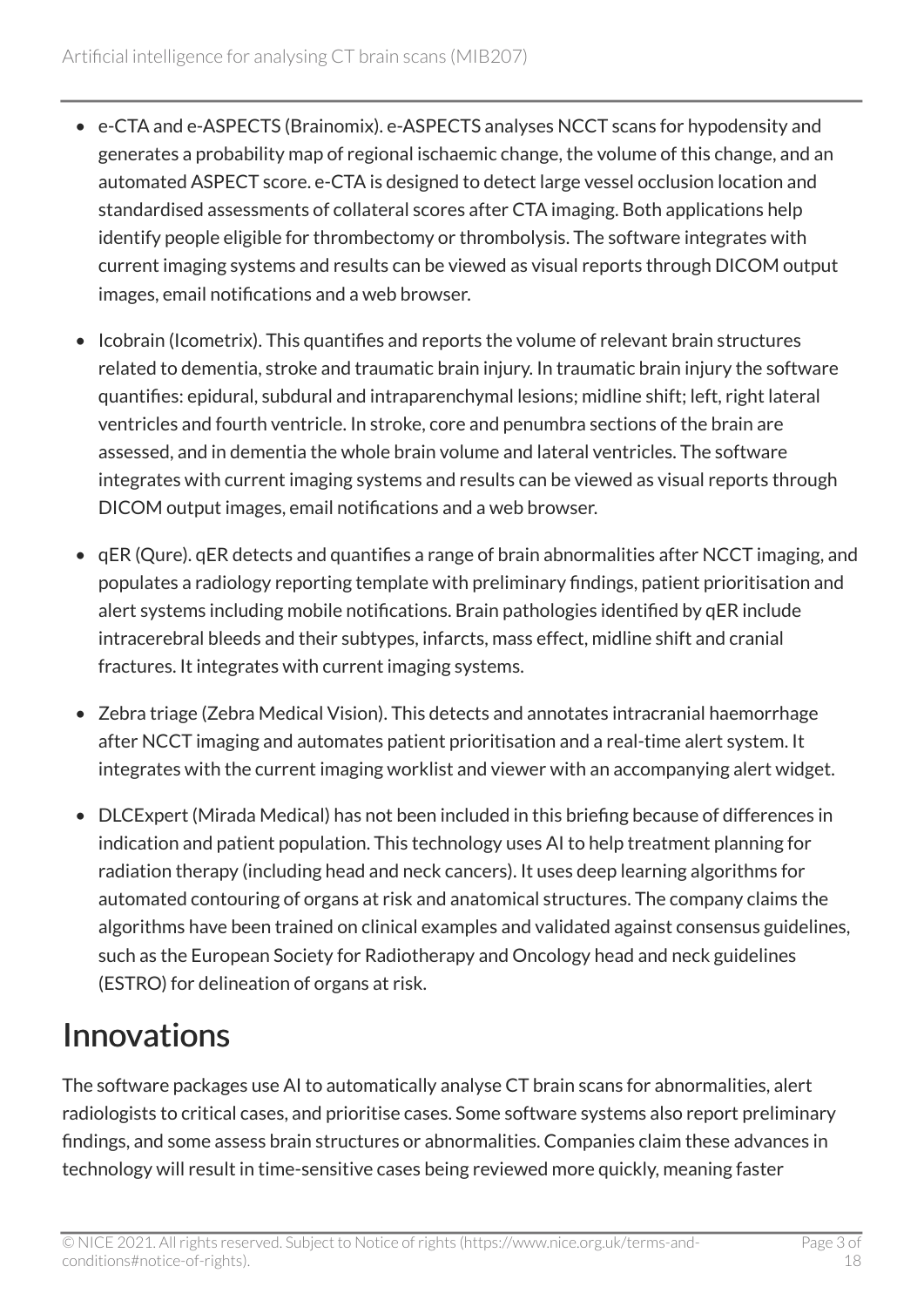treatment and improved patient outcomes. Companies also claim reporting preliminary findings reduces reading and dictation time for clinicians and prevents subtle abnormalities being missed.

## Current care pathway

The diagnosis of a suspected brain abnormality is usually confirmed by a radiologist after a review of brain imaging techniques, usually CT scans. Results from CT brain scans are typically available in a few days to a week, depending on the urgency of the case. However, in emergency situations reports are usually available within 24 hours, and urgent cases are often reviewed within a couple of hours.

For people admitted with suspected stroke, [NICE's guideline on stroke and transient ischaemic](https://www.nice.org.uk/guidance/ng128) [attack in over 16s: diagnosis and initial management](https://www.nice.org.uk/guidance/ng128) recommends the prompt use of a validated screening tool, FAST, to assess people with sudden onset neurological symptoms. On admission the validated tool, ROSIER, is used to diagnose stroke or transient ischaemic attack. When transient ischaemic attack is suspected, people are given 300 mg aspirin and referred for specialist assessment. Brain imaging is not recommended. People admitted with suspected acute stroke are referred to a specialist stroke unit. An NCCT is recommended as soon as possible and within 24 hours. People with an increased risk should be scanned immediately. When acute ischaemic stroke is suspected and symptom onset is more than 6 hours before, CTA or CTP is done. Stroke cases are time-sensitive and treatment is needed as soon as possible. The treatment decision depends on the outcome of the imaging and the time since symptom onset. Ischaemic causes of stroke need immediate treatment with aspirin or anticoagulants; haemorrhagic causes of stroke need anticoagulation reversal. [NICE's interventional procedures guidance for mechanical clot](https://www.nice.org.uk/guidance/ipg548)  [retrieval for treating acute ischaemic stroke](https://www.nice.org.uk/guidance/ipg548) recommends thrombectomy to treat ischaemic stroke for people who are eligible after CTA or CTP imaging. For people who need a thrombectomy, the procedure should be done before admission to a specialist stroke unit.

For the diagnosis of dementia, the NICE guideline on dementia: assessment, management and [support for people living with dementia and their carers](https://www.nice.org.uk/guidance/ng97) recommends initial cognitive and physical assessments, and taking blood and urine samples. A person is referred to the specialist dementia diagnostic service where validated criteria guide diagnosis. If Alzheimer's disease is suspected but not confirmed, fluorodeoxyglucose positron emission tomography (FDG-PET) or cerebrospinal fluid testing is recommended to inform the diagnosis. People diagnosed are offered interventions to promote cognitive function.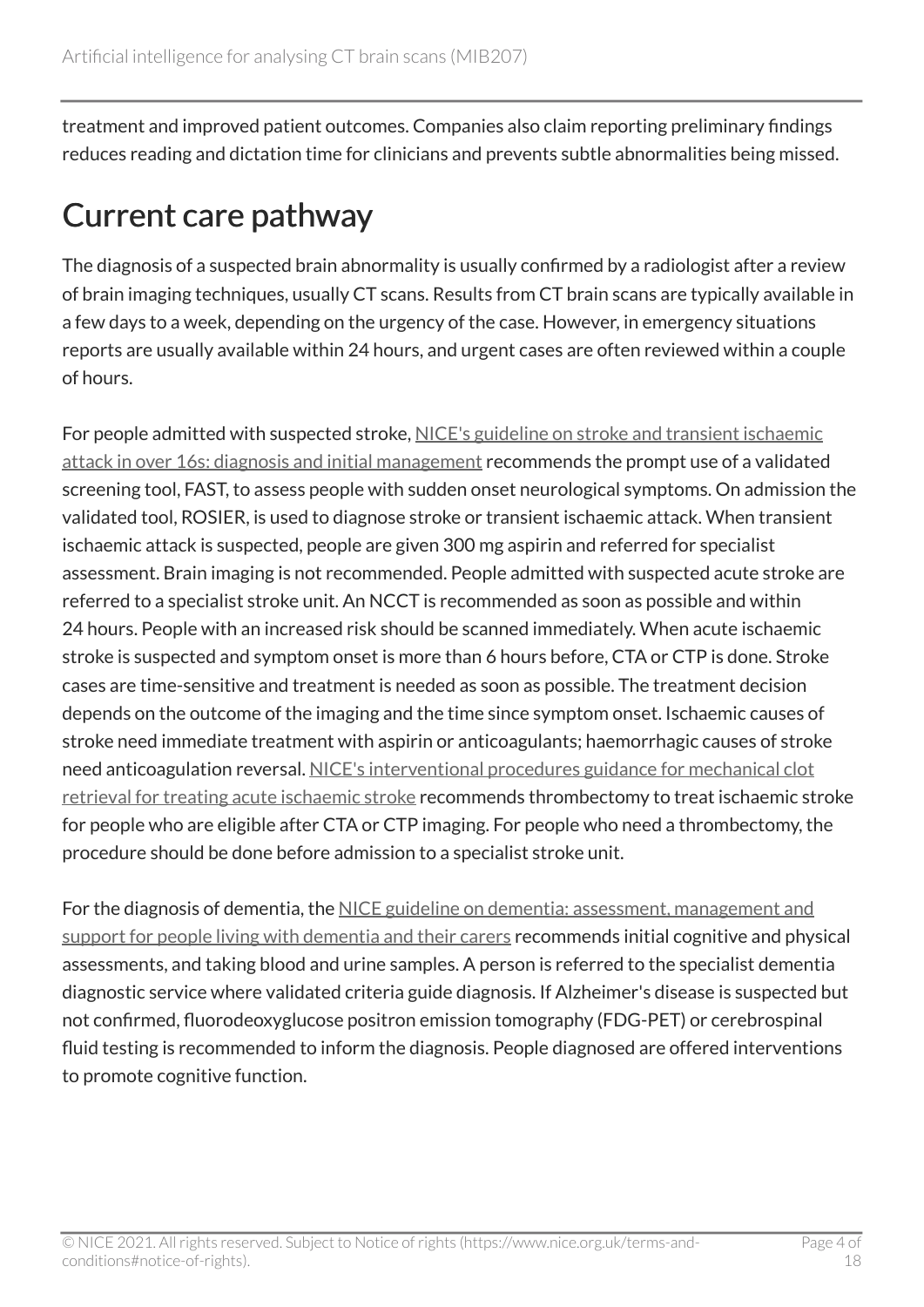## Population, setting and intended user

This technology is for people with suspected brain abnormalities. Most of the technologies described in this briefing are for people with a suspected intracranial haemorrhage or acute ischaemic stroke. Some are also designed to detect abnormalities related to traumatic brain injury and dementia.

The technology is used by radiologists and neuroradiologists in imaging facilities in secondary and tertiary care settings as a decision support tool.

## Costs

### Technology costs

- Aidoc: head. The licence cost of the technology ranges from £25,000 to £60,000 per year depending on the volume of exams and different workflow requirements. The cost covers the software for intracranial hyperdensities and large vessel occlusion as well as all associated costs, for example, training and maintenance.
- e-ASPECTS and e-CTA. The licence cost of the technology is £30,000 per year excluding VAT for unlimited stroke patients admitted to comprehensive stroke centres. The cost is reduced to £10,000 per year for primary strokes centres doing thrombolysis only if purchased as part of a full stroke network licence.
- Icobrain Ix. Pay-per-use models start at £45, with reductions for increased volumes. Subscription models range from £8,250 for small hospitals (including 300 analyses) to £66,000 for large hospitals (including 2,400 analyses and services).
- qER. The cost for the technology as it has been described is £25,000.
- Zebra triage. The technology licence costs between £40,000 and £80,000 depending on the size of the NHS trust. These costs cover an 'all-in-one' bundle, including 5 AI algorithms for detecting intracranial haemorrhage, pneumothorax, pleural effusion, vertebral fracture and screening for breast cancer.

### Costs of standard care

According to the national tariff payment system 2019/2020, a routine CT scan for 1 area costs £69 without contrast. A CT scan of 1 area with imaging before and after contrast costs £90. This includes the cost of reporting. When another healthcare trust is needed to review the CT scan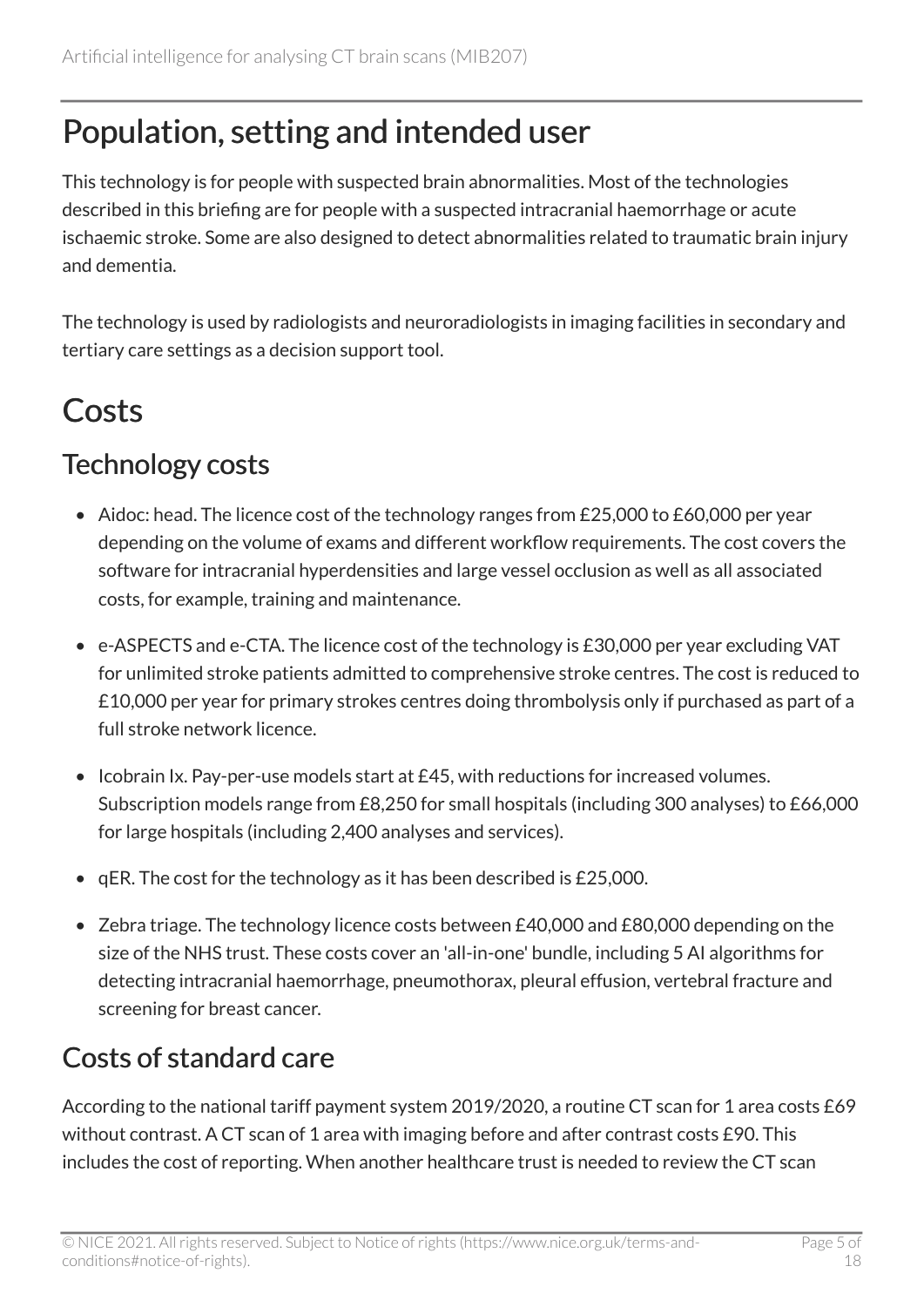there is an additional cost of £20.

### Resource consequences

These technologies would typically cost more than standard care but may result in cost savings related to reduced radiologist's time in reviewing and reporting CT brain scans. Prioritisation of critical cases may also reduce complications related to delayed treatment. Radiologists would need training to ensure appropriate use of the technology.

## Regulatory information

Aidoc: head is a CE-marked class 1 medical device.

e-CTA is a CE-marked class 2a medical device.

Icobrain Ix is a CE-marked class 1 medical device.

qER is a CE-marked class 1 medical device.

Zebra triage is a CE-marked class 1 medical device.

These and related technologies are likely to become class 2 devices during the transition from the Medical Device Directive to the Medical Device Regulation from May 2020 onwards.

## Equality considerations

NICE is committed to promoting equality, eliminating unlawful discrimination and fostering good relations between people with particular protected characteristics and others.

There are no equality issues related to the use of artificial intelligence (AI) software for the detection of CT brain scans.

## Clinical and technical evidence

A literature search was carried out for this briefing in accordance with the interim process and [methods statement](https://www.nice.org.uk/about/what-we-do/our-programmes/nice-advice/medtech-innovation-briefings). This briefing includes the most relevant or best available published evidence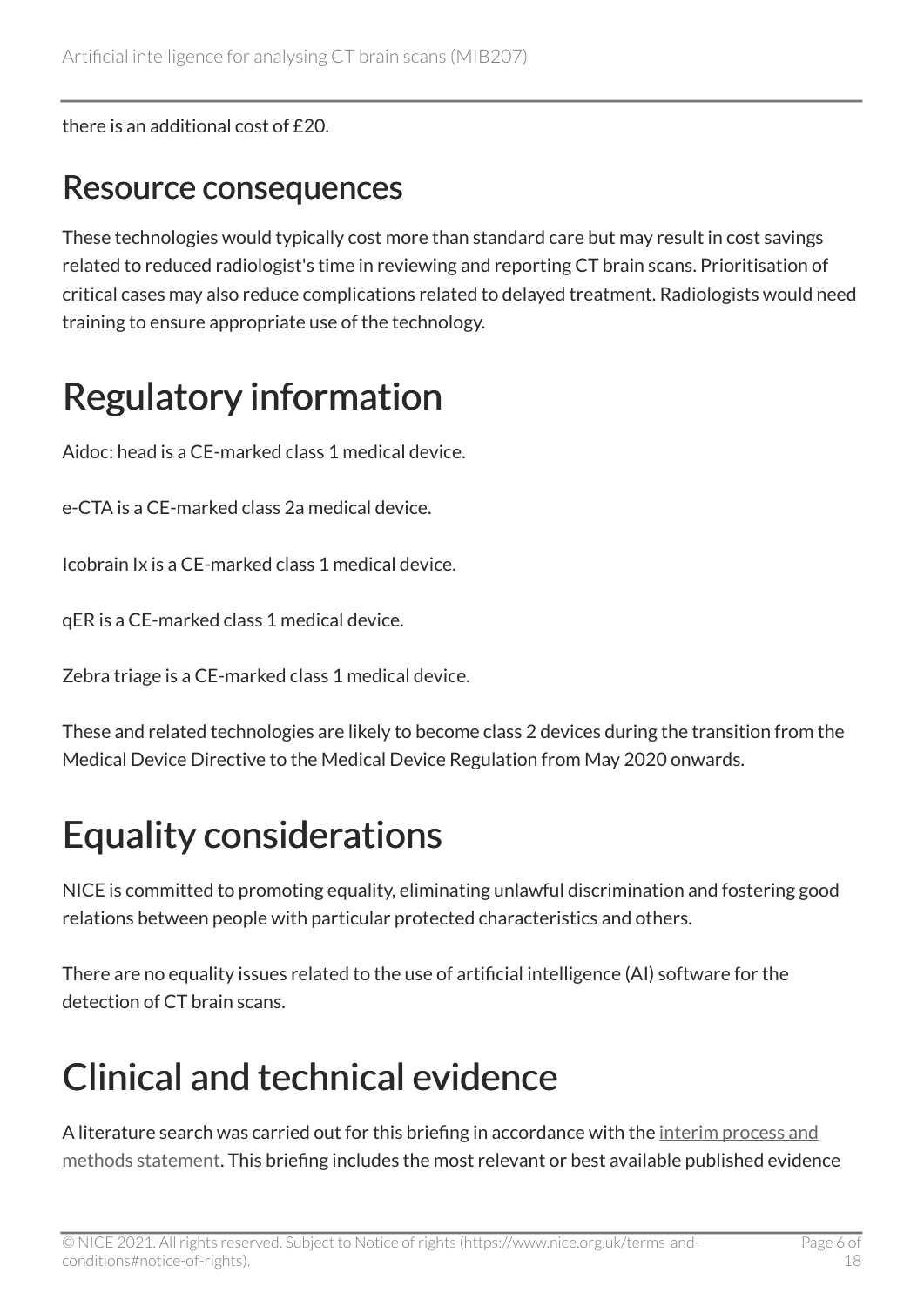relating to the clinical effectiveness of the technology. Further information about how the evidence for this briefing was selected is available on request by contacting [mibs@nice.org.uk](mailto:mibs@nice.org.uk).

## Published evidence

Eleven studies are summarised in this briefing.

The briefing includes 7 validation studies, 3 observational studies and a before-and-after historic control study including a total of 90,773 CT brain scans.

The clinical evidence and its strengths and limitations is summarised in the overall assessment of the evidence.

## Overall assessment of the evidence

Six of the studies are reported as abstracts and lack methodological detail. The other 5 studies are peer-reviewed publications. The 7 validation studies report outcome measures relevant for establishing the accuracy, sensitivity and specificity of the software. The remaining 4 studies explore the usefulness of the technology in the clinical setting, including outcome measures related to the potential clinical and systematic benefits of the technology. It is not always clear whether the technology described in the studies has been updated since publication and many of the named authors involved in the studies work for the company. This is likely to be related to involvement in the technology development.

The evidence base would benefit from randomised controlled trials assessing the effect of the technology on patient outcomes. This should include a follow-up period to capture any adverse events related to misdiagnosis, time to treatment and time saved per scan reported.

### Aidoc: head

Four studies presented in this briefing from 3 abstracts and 1 validation study, including 64,990 non-contrast CT (NCCT) head scans.

## Davis et al. (2019)

#### Study size, design and location

[Before-and-after study of 51,793 head scans in the US](http://archive.rsna.org/2019/19005802.html). Investigating the effect of using Aidoc: head to assist decision making for detecting intracranial haemorrhage (ICH) in emergency department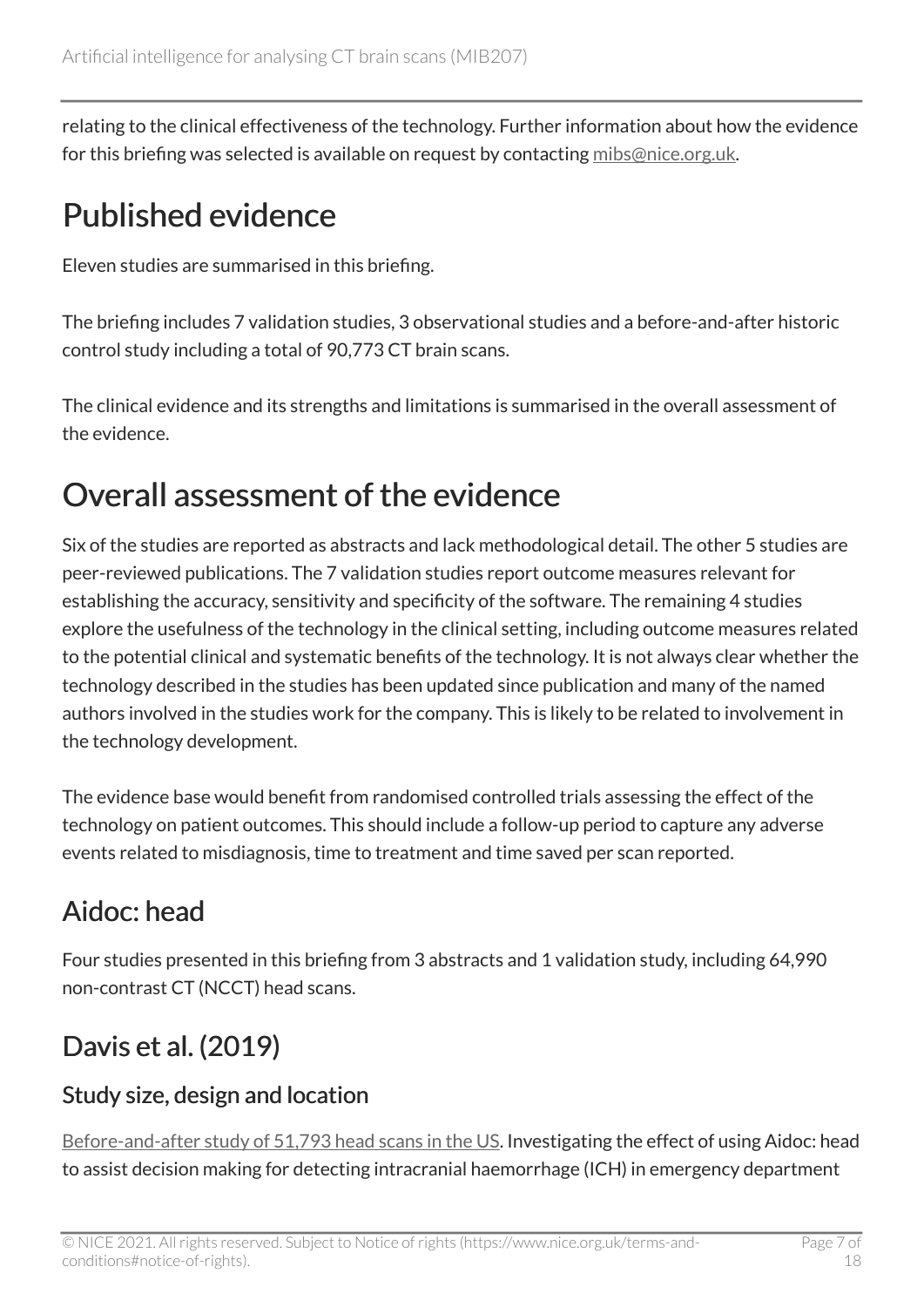and inpatient head scans on patient length of stay and turnaround time.

#### Intervention and comparator(s)

Aidoc: head compared with standard reporting.

#### Key outcomes

Compared with standard reporting, the use of Aidoc: head significantly reduced the turnaround time from 53 minutes to 46 minutes for head CT cases that were positive for ICH (p<0.001). Inpatient length of stay for positive cases decreased from 9,950 minutes to 8,870 minutes, but this was not statistically significant (p>0.05). Emergency department length of stay reduced significantly from 567 minutes to 508 minutes (p<0.001).

#### Strengths and limitations

This large before-and-after multicentre study reports relevant systematic outcomes. The study is reported as an abstract and has limited methodological information, limiting the value of the findings. The abstract does not report patient demographic data, the selection method for the historic control, or the protocol used for reporting ICH. Results may not be generalisable to the NHS because the study was done outside the UK.

### Desbuquoit et al. (2019)

#### Study size, design and location

[Prospective study of 500 NCCT head scans in Belgium](https://www.aidoc.com/blog/clinical_study/detection-of-intracranial-haemorrhage-on-ct-of-the-brain-using-a-deep-learning-algorithm/). Validating the detection of ICH using Aidoc: head software compared with expert neuroradiologist in a retrospective analysis.

#### Intervention and comparator(s)

Aidoc: head and expert neuroradiologist review.

#### Key outcomes

Overall the software had a sensitivity of 95% and specificity of 94.3% for identifying pathological hyperintensities. The false positives were mainly because of hardening artefacts, hyperdense dural sinuses, or falcine or basal ganglia calcifications. False negatives were because of small haemorrhages.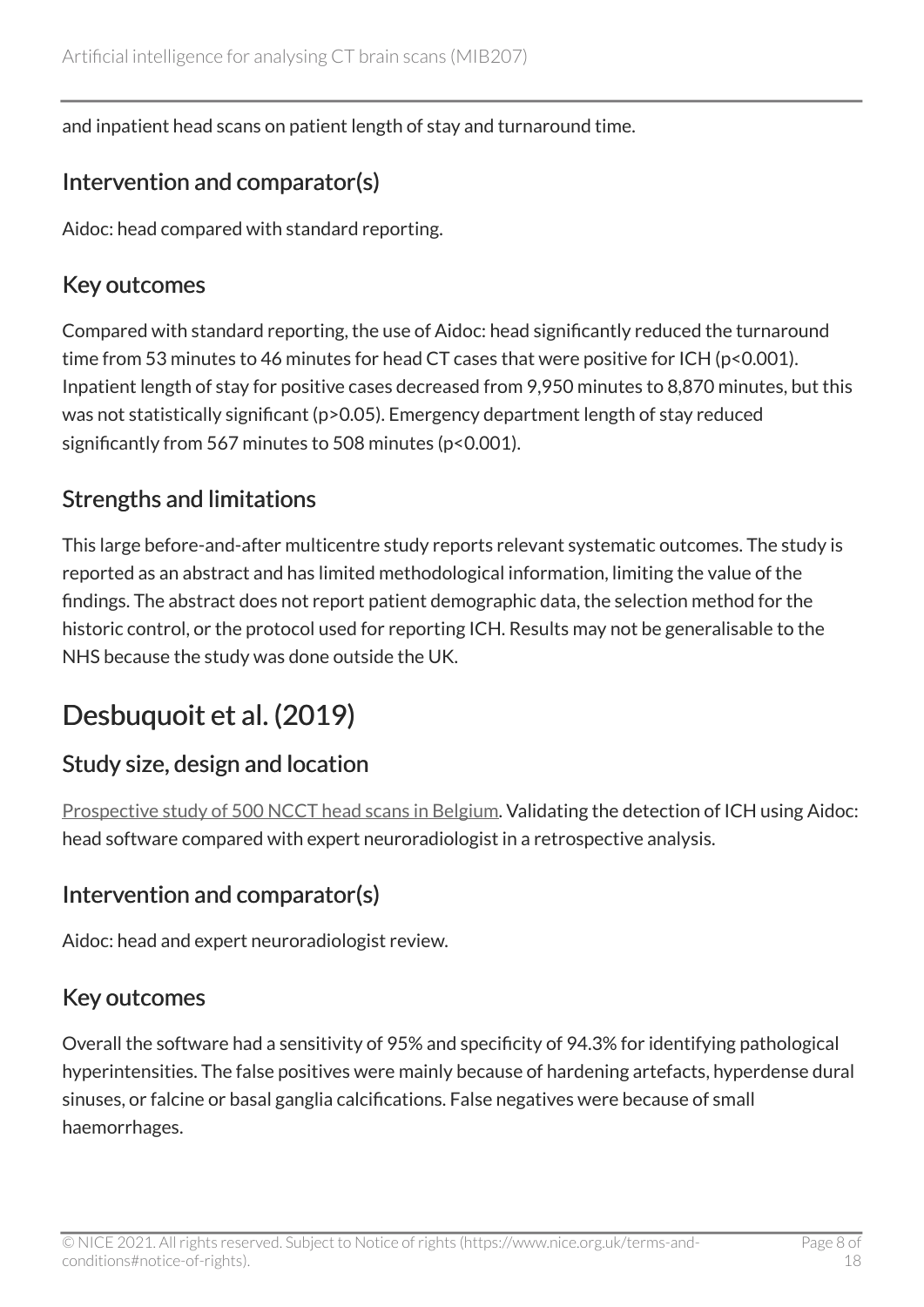#### Strengths and limitations

The study is presented as an abstract with limited information. The retrospective nature of the analysis increases the risk of selection bias. Confidence intervals are not reported and there is limited detail about the methodology presented in the abstract.

### Ojeda et al. (2019)

#### Study size, design and location

[Retrospective analysis of 7,112 NCCT head scans in the US](https://www.spiedigitallibrary.org/conference-proceedings-of-spie/10949/109493J/The-utility-of-deep-learning--evaluation-of-a-convolutional/10.1117/12.2513167.short?SSO=1). Validating the detection of ICH using Aidoc: head software compared with expert radiologist and picture archiving and communication systems (PACS) query.

#### Intervention and comparator(s)

Aidoc: head and expert neuroradiologist reports and PACS queries.

#### Key outcomes

Overall accuracy of the software to detect ICH was 98%, sensitivity was 95% and specificity was 98%.

#### Strengths and limitations

The data used for validating the software were not included in the development of the technology. The research team were blinded to the ground truth labels. The retrospective nature of the analysis increases the risk of selection bias. Confidence intervals are not reported and there is limited detail about the methodology presented in the abstract.

### Rao et al. (2019)

#### Study size, design and location

[A retrospective analysis investigating the effect of using Aidoc: head as a peer review tool on](http://archive.rsna.org/2019/19015195.html) [diagnosis of ICHs on 5,585 NCCT head scans in the US](http://archive.rsna.org/2019/19015195.html).

#### Intervention and comparator(s)

Aidoc: head compared with original report.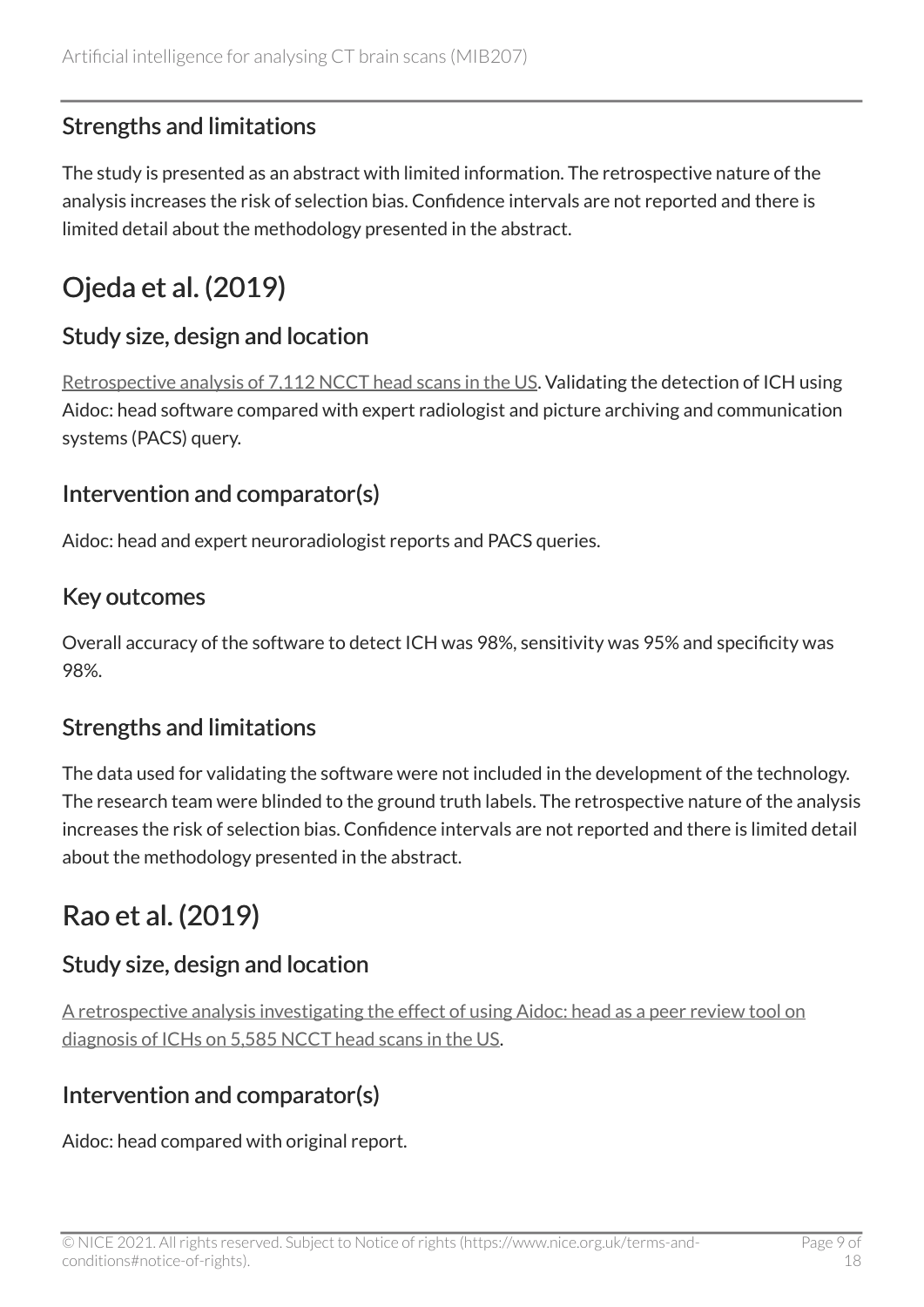#### Key outcomes

Of the 5,585 NCCT head scans reported to be negative for ICH by a radiologist, Aidoc: head identified 28 cases that were positive for ICH. After review by 3 neuroradiologists, 16 of the 28 cases were confirmed to have an ICH that had not been found on the original report.

#### Strengths and limitations

The large multicentre study addresses a relevant clinical and systematic outcome. The study is reported as an abstract and is limited in methodological detail. The retrospective nature of the study increases the risk of selection bias. The abstract does not state the level of experience of the radiologists responsible for the original reports. Results of statistical analyses were not reported. Results may not be generalisable to the NHS as the study was done outside the UK.

### e-CTA

Four studies are presented in this briefing. Two are published and 2 are abstracts, with a total of 2,519 patients. Only the most relevant studies have been presented. The evidence base for e-ASPECTS consists of a further 10 studies; 4 validation studies [\(Herweh et al. 2016;](https://www.ncbi.nlm.nih.gov/pubmed/26880058) [Nagel et al.](https://www.ncbi.nlm.nih.gov/pubmed/27899743) [2017;](https://www.ncbi.nlm.nih.gov/pubmed/27899743) [Goebel et al. 2018](https://www.ncbi.nlm.nih.gov/pubmed/30219935); [Sundaram et al. 2019\)](http://www.ajnr.org/content/early/2019/11/14/ajnr.A6303), and 5 observational studies investigating the relationship between e-ASPECT score, clinical outcome, imaging measures and clinician decision making [\(Goberina et al. 2018](https://www.ncbi.nlm.nih.gov/pubmed/30066278); [Nagel et al. 2019;](https://www.ncbi.nlm.nih.gov/pubmed/31570065) [Pfaff et al. 2017;](https://www.ncbi.nlm.nih.gov/pubmed/28596195) [Olive-Gadea et al.](https://www.ncbi.nlm.nih.gov/pubmed/30230093) [2018;](https://www.ncbi.nlm.nih.gov/pubmed/30230093) [Grunwald et al. 2016](https://www.ncbi.nlm.nih.gov/pubmed/27304197)).

### Gunda et al. (2019)

#### Study size, design and location

[A retrospective comparator study in Budapest assessing the impact of e-CTA and e-ASPECTs in](https://neuronewsinternational.com/brainomix-ai-stroke-treatment-data/) [supporting clinical decisions in 797 patients compared with standard care.](https://neuronewsinternational.com/brainomix-ai-stroke-treatment-data/)

#### Intervention and comparator(s)

e-CTA and e-ASPECTS compared with standard care.

#### Key outcomes

After implementation of e-CTA and e-ASPECTS the number of patients having thrombolysis increased from 11.5% to 18.1% and the number of patients referred for thrombectomy increased (11 to 19). Mean time to treatment decreased from 44 minutes to 41 minutes for thrombolysis and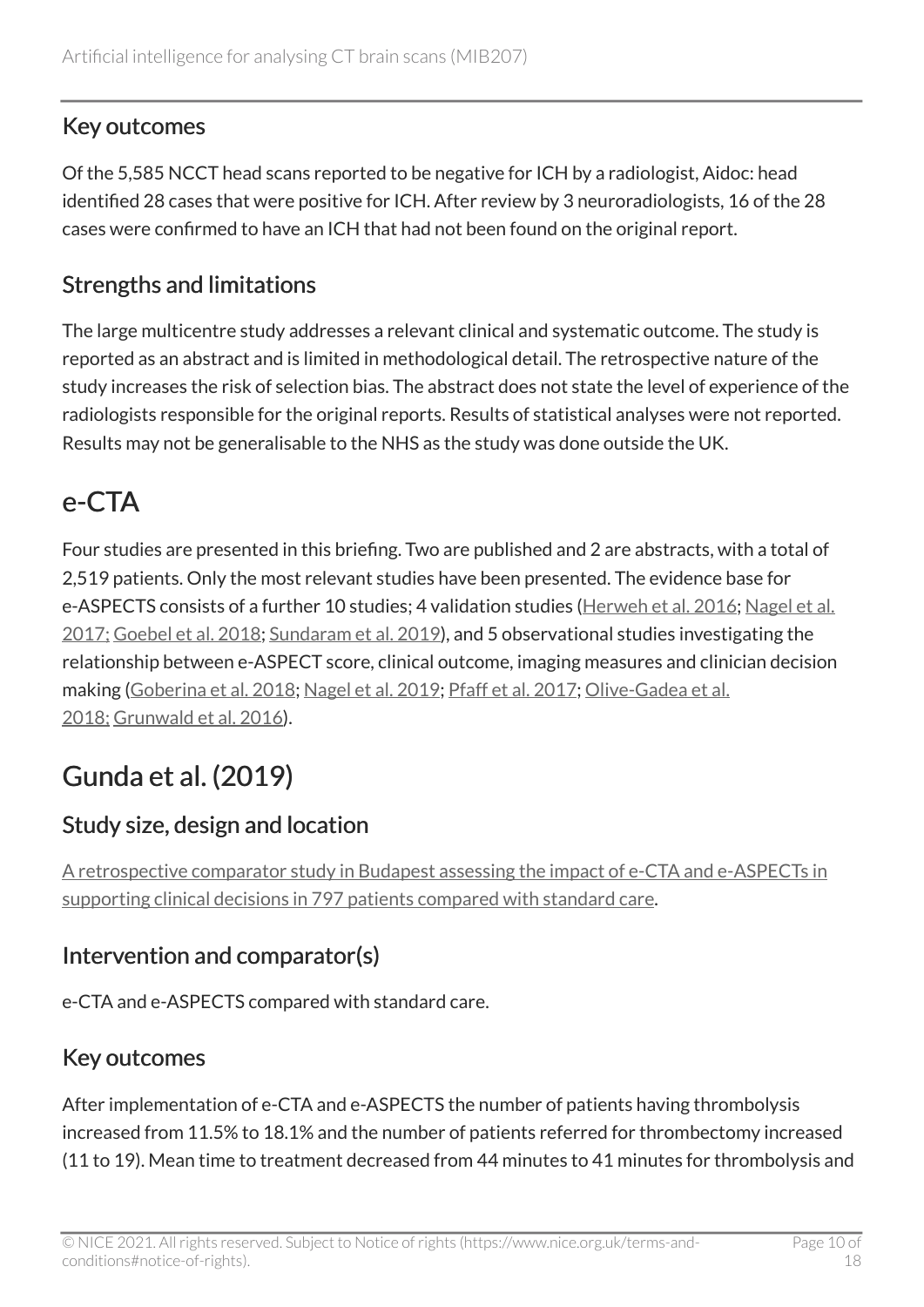#### from 174 minutes to 145 minutes for mechanical thrombectomy.

#### Strengths and limitations

The study assesses the impact of the technology on clinically and systematically relevant outcome measures. Using real-world data allows generalisability of findings, but generalisability should be addressed with caution because of differences between healthcare systems. The study data were presented in an abstract with limited information. The protocol used for imaging analysis during the 2017 standard care period is not outlined.

### Nagel et al. (2018)

#### Study size, design and location

[An observational study investigating clinical utility of e-ASPECTS software by analysing the NCCT](https://www.ncbi.nlm.nih.gov/pubmed/29777016)  [scans of 1,480 patients with anterior circulation of ischaemic stroke in China](https://www.ncbi.nlm.nih.gov/pubmed/29777016).

#### Intervention and comparator(s)

e-ASPECTS and no comparator.

#### Key outcomes

Decreasing e-ASPECTS scores were significantly correlated with baseline NIHSS scores (r=-0.31; p>0.0001). Univariate analysis found lower e-ASPECT scores (per 1-point decrease) were significantly associated with worse 90-day clinical outcome; death or disability (modified Rankin score 2 to 6; odds ratio [OR] 0.81; 95% confidence interval [CI] 0.77 to 0.86), death or disability (modified Rankin score 3 to 6; OR 0.89; 95% CI 0.83 to 0.95), and death (OR 0.86; 95% CI 0.79 to 0.95).

#### Strengths and limitations

The large multicentre study used relevant measures of clinical outcome to show the relevance of the e-ASPECT score. Selection criteria and methodology were clearly outlined. Appropriate statistics were applied to investigate the relationship between e-ASPECT scores and clinical measures. Sensitivity analyses were reported to show robustness of findings. The retrospective nature of the study limits its value for interpretation of the real-time use of the technology. The study does not report the systematic benefits of the technology. The first author has received expenses and consultancy fees from the company. Results may not be generalisable to the NHS because the study was done outside the UK.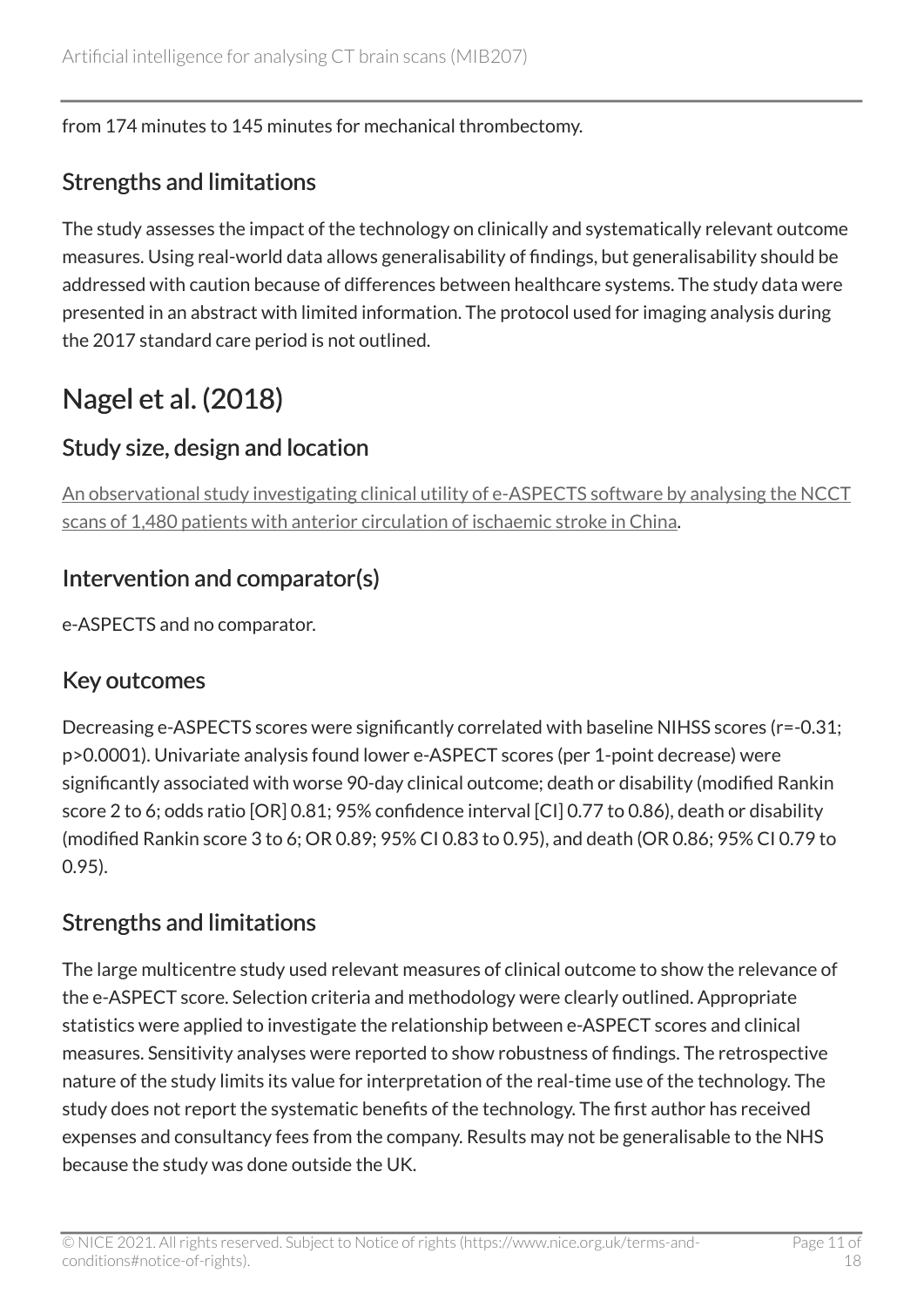### Grundwald et al. (2019)

#### Study size, design and location

[Study validating the measure of CT angiography \(CTA\) collateral score using e-CTA software](https://www.karger.com/Article/FullText/500076)  [compared with 3 independent radiologists in 98 patients eligible for mechanical thrombectomy in](https://www.karger.com/Article/FullText/500076)  [the UK.](https://www.karger.com/Article/FullText/500076)

#### Intervention and comparator(s)

e-CTA (Brainomix) and 3 neuroradiologists.

#### Key outcomes

Automated e-CTA score agreed with the consensus score in 90% of cases. The remaining 10% were 1 point off the consensus score (intraclass correlation coefficient 0.93, 0.90 to 0.95). Sensitivity and specificity for identifying favourable collateral flow were reported as 0.99 (0.93 to 1.00) and 0.94 (0.70 to 1.00), respectively. Automated e-CTA score correlated positively with Alberta Stroke programme early CT score (spearman correlation 0.46, p=0.0001).

#### Strengths and limitations

The study compared the automated e-CTA score with the scores of 3 blinded experienced neuroradiologists and with a consensus score from the experienced neuroradiologists after unblinding. The study uses appropriate bootstrapping for statistical analysis of imaging data. The combined scoring of the 3 neuroradiologists does not reflect real-world practice. Patient demographic data and clinical outcomes were not reported. Authors involved in the development of this publication work for the company.

### Seker et al. (2019)

#### Study size, design and location

[Study evaluating the detection of large vessel occlusion in 144 acute ischaemic stroke patients](https://journals.sagepub.com/doi/10.1177/2396987319845581)  [using e-CTA in Germany](https://journals.sagepub.com/doi/10.1177/2396987319845581).

#### Intervention and comparator(s)

e-CTA compared with 2 blinded expert neuroradiologists and with a non-blinded experienced interventional neuroradiologist with unrestricted clinical and imaging data access.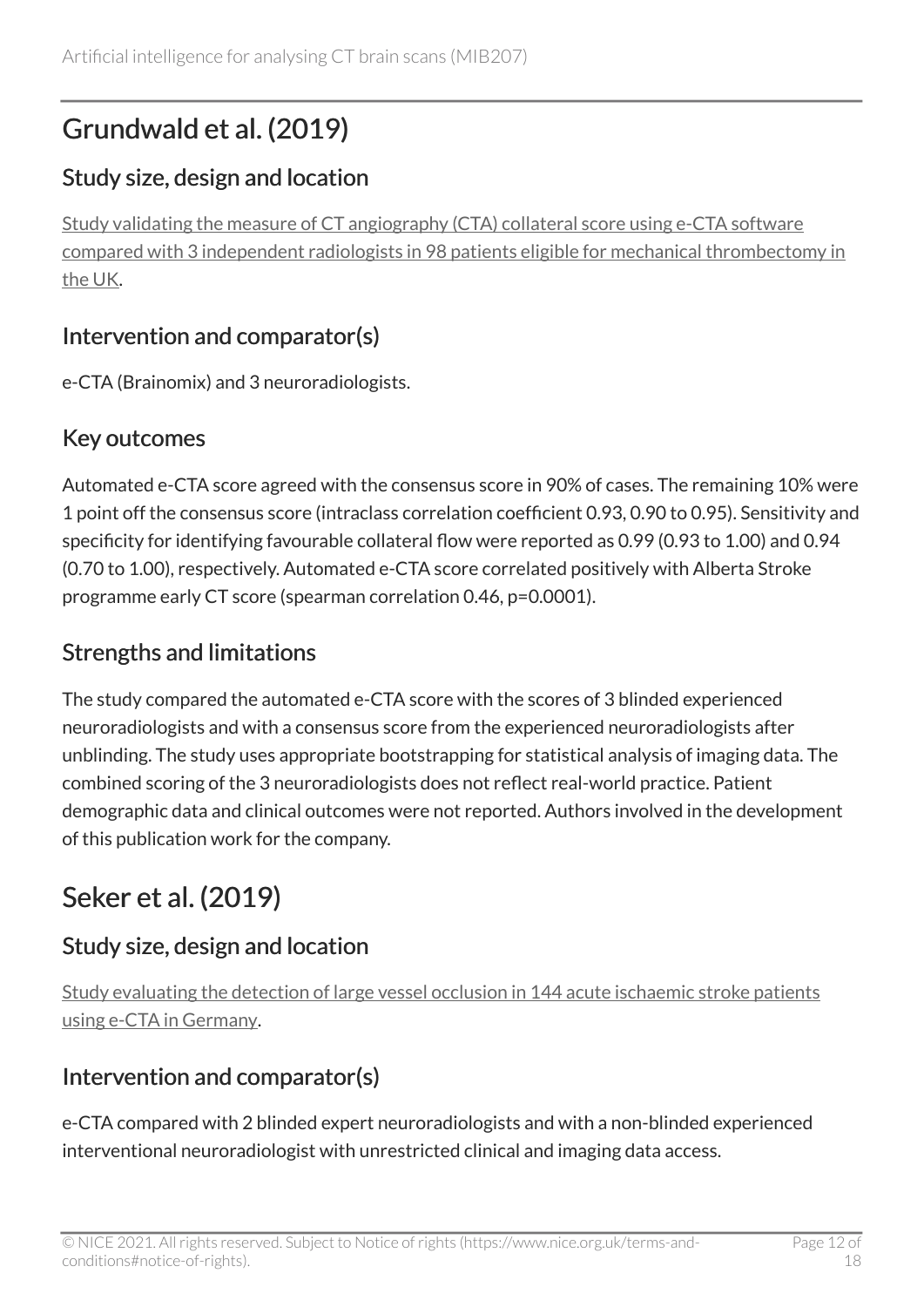#### Key outcomes

Compared with expert radiologist analysis, the accuracy of e-CTA to detect any occlusion was 0.88 (0.81 to 0.92), with a sensitivity of 0.79 (0.68 to 0.87) and specificity of 0.97 (0.91 to 1.00). Accuracy to detect proximal occlusions was 0.90 (0.84 to 0.94), with a sensitivity of 0.91 (0.79 to 0.98) and specificity of 0.90 (0.83 to 0.95). Scores were similar to the blinded neuroradiologist resident, and the blinded neuroradiologist scores matched the experienced neuroradiologist analysis.

#### Strengths and limitations

The study is presented as an abstract with limited information. It compared the technology with blinded specialists as well as non-blinded specialists. Accuracy, sensitivity and specificity were reported for both blinded specialist and the technology. No statistical analyses were performed to compare the differences between blinded specialists, the technology and the control. Time taken for algorithm to run and specialists to score were not reported. Authors involved in the development of this publication work for the company.

### Icobrain

One study presented in this briefing, including 252 patients.

### Jain et al. (2019)

#### Study size, design and location

[A study evaluating the icobrain software in the quantification of intracranial lesion volume, midline](https://www.liebertpub.com/doi/10.1089/neu.2018.6183)  [shift and cistern segmentation compared with expert reference in 252 CT brain scans in Belgium](https://www.liebertpub.com/doi/10.1089/neu.2018.6183).

#### Intervention and comparator(s)

Icobrain compared with expert segmentation.

### Key outcomes

Median volume difference between expert assessment and icobrain were 0.07 ml for acute intracranial lesions (n=144) and -0.01 ml for cistern segmentation (n=38). Correlation between expert assessments and icobrain was 0.91 for volume of acute intracranial lesion and 0.94 for volume of cisterns. Median precision and sensitivity of 0.75 and 0.75, respectively, for acute intracranial lesion. Precision and sensitivity were 0.72 and 0.69, respectively, for cistern segmentation. For midline shift, median shift difference was -0.22 mm with a correlation of 0.93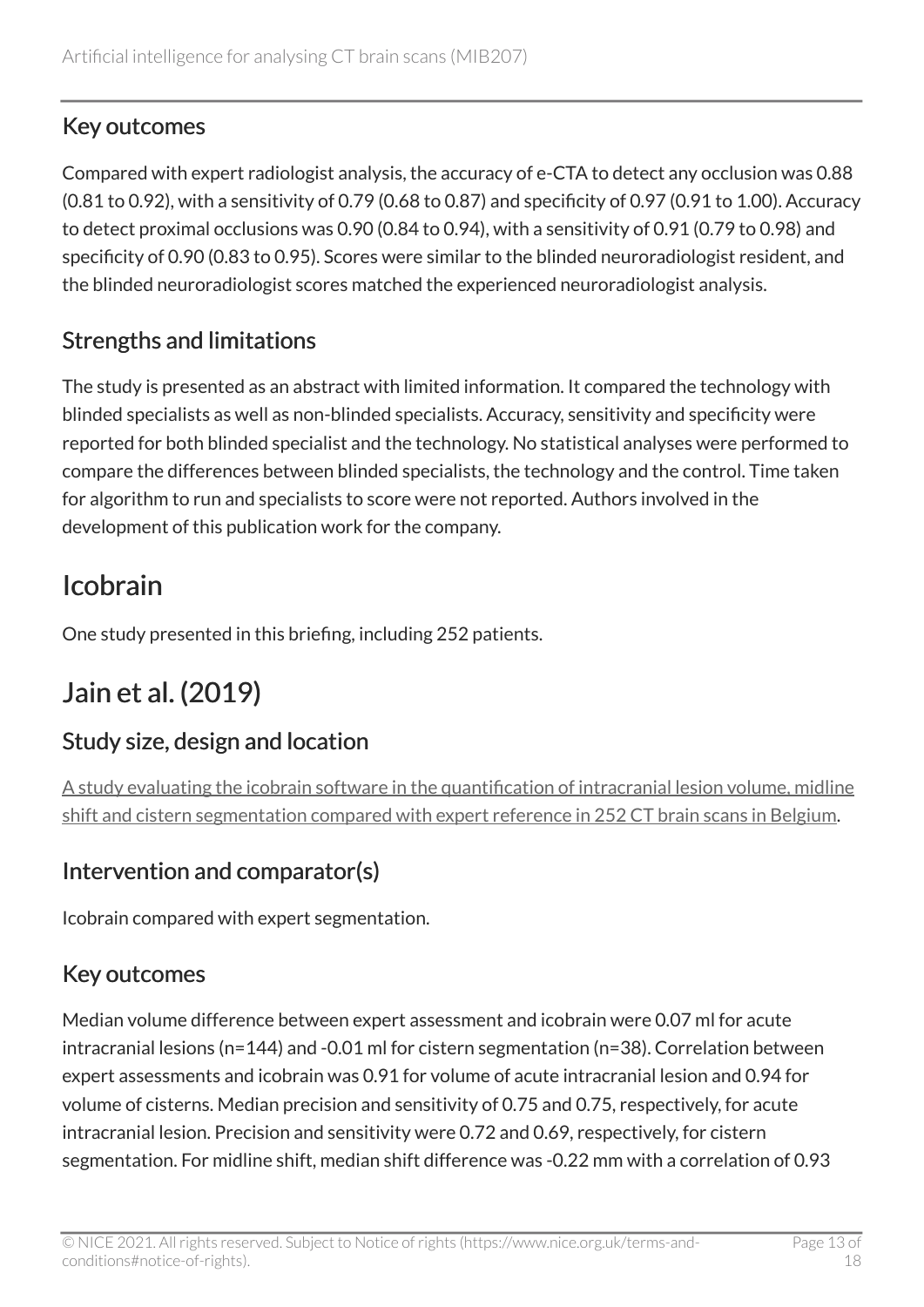with expert measurement.

#### Strengths and limitations

The study outlines a detailed methodology describing training and validation. The data are multicentred, and varied protocols are used to address different injuries. The methodology states data for 5,000 patients were available and 252 patients included. The study does not state the selection criteria for the sample used. The training method describes a cascade approach which differs from other artificial intelligence systems but is considered appropriate for segmentation. The lead author works for the company.

### Zebra

One study presented in this briefing from an abstract presented at a conference including retrospective analysis of 1,426 CT scans.

### Bar et al. (2018)

#### Study size, design and location

[A study describing the training of Zebra triage in 170 ICH positive and 102](https://www.zebra-med.com/research-publications/18paper1-bar) ICH negative NCCT [scans and detecting ICH in 1,426 expert-validated CT scans in the US.](https://www.zebra-med.com/research-publications/18paper1-bar)

#### Intervention and comparator(s)

Zebra triage compared with expert-validated annotation.

#### Key outcomes

Zebra triage had an area under the curve of 0.9481 in an enriched dataset (64% ICH positive scans) and 0.9487 in a randomly distributed datasets (16% ICH positive scans) in the accurate classification of ICH. Manual review of false positives showed misclassification was most likely in cases of calcification.

#### Strengths and limitations

Information is limited because the publication is an abstract. The abstract describes the training of the technology and reports the area under the curve for detecting ICH across 2 datasets. It is unclear from the abstract whether the cases used for training were included in the test datasets. The abstract suggests further learning would improve performance; this indicates the technology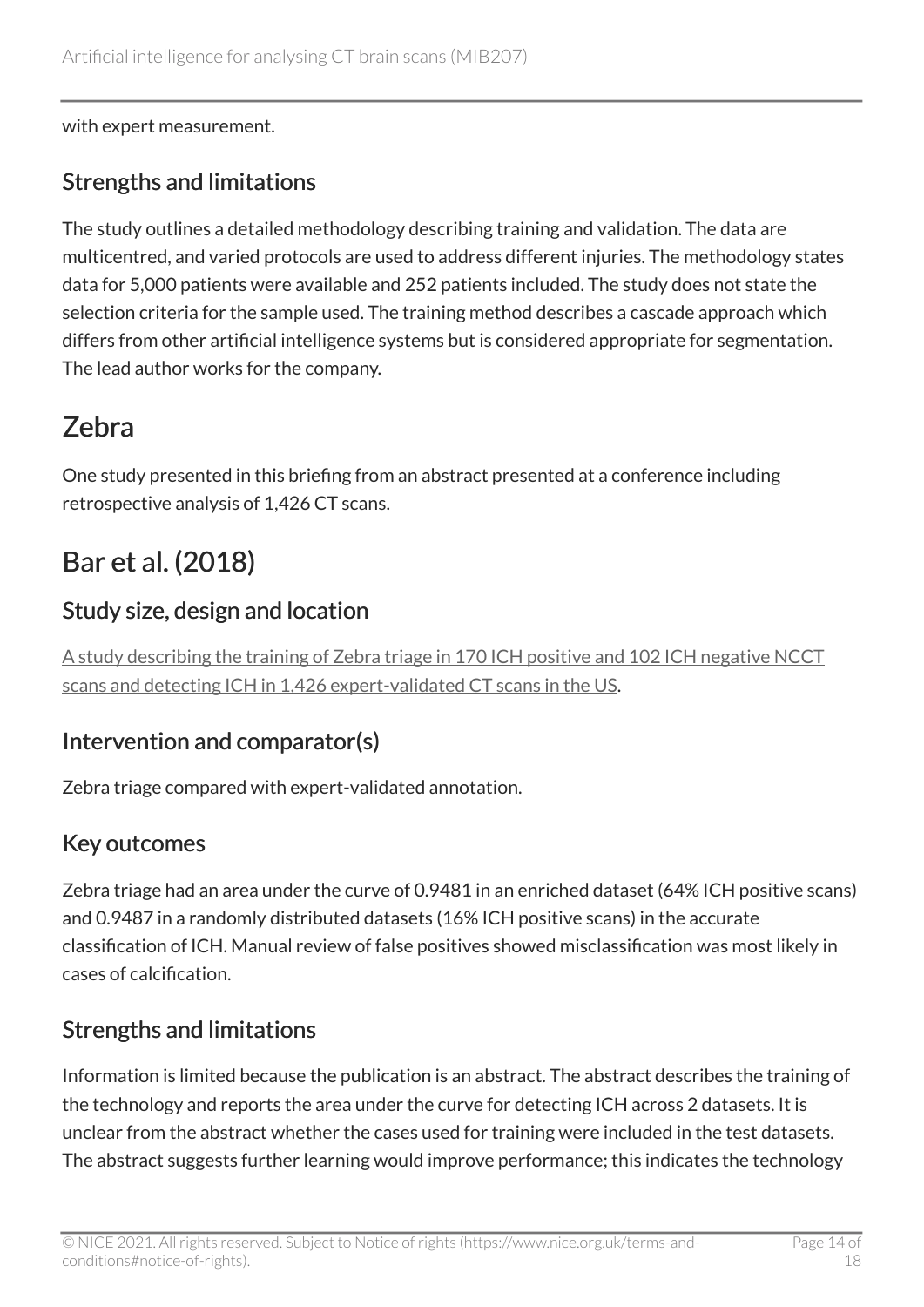used in the study may be different from the current version. Authors involved in the development of this publication work for the company.

### qER

One study presented in this briefing including retrospective analysis of 21,586 CT scans.

### Chilamkurthy et al. (2018)

#### Study size, design and location

[A training and validation study for the detection of critical findings in a head CT scan using a](https://www.sciencedirect.com/science/article/pii/S0140673618316453?via%3Dihub) [retrospectively collected dataset of 313,318 head CT scans in India.](https://www.sciencedirect.com/science/article/pii/S0140673618316453?via%3Dihub)

#### Intervention and comparator(s)

qER compared with the gold standard from the clinical report and the consensus of 3 independent radiologists.

#### Key outcomes

The technology was validated against 2 datasets, 1 of 21,095 (Qure25k) CT scans and another of 491 (CQ500) CT scans. At a high sensitivity operating point, sensitivities of the algorithm for ICH, calvarial fracture and midline shift in the Qure25k dataset were 0.90 (95% CI 0.89 to 0.91), 0.90 (95% CI 0.88 to 0.91) and 0.91 (95% CI 0.89 to 0.93), respectively, and specificities were 0.73 (95% CI 0.72 to 0.73), 0.77 (95% CI 0.77 to 0.78) and 0.84 (95% CI 0.83 to 0.84), respectively. For the CQ500 dataset, the sensitivities of the algorithm for ICH, calvarial fracture and midline shift at a high sensitivity operating point were 0.94 (95% CI 0.90 to 0.97), 0.95 (95% CI 0.83 to 0.99) and 0.94 (95% CI 0.85 to 0.98), respectively, and specificities of 0.71 (95% CI 0.65 to 0.76), 0.86 (95% CI 0.82 to 0.89) and 0.89 (95% CI 0.86 to 0.92), respectively.

#### Strengths and limitations

This is a large and well-designed validation study. The training and methodology are well detailed. Scans used to train the software were not included in the datasets used for validating the software. Scans included in the Qure25k dataset were randomly allocated. The CQ500 dataset was not randomly allocated and could be subject to selection bias. Algorithm run time was not reported. Authors involved in the development of this publication work for the company.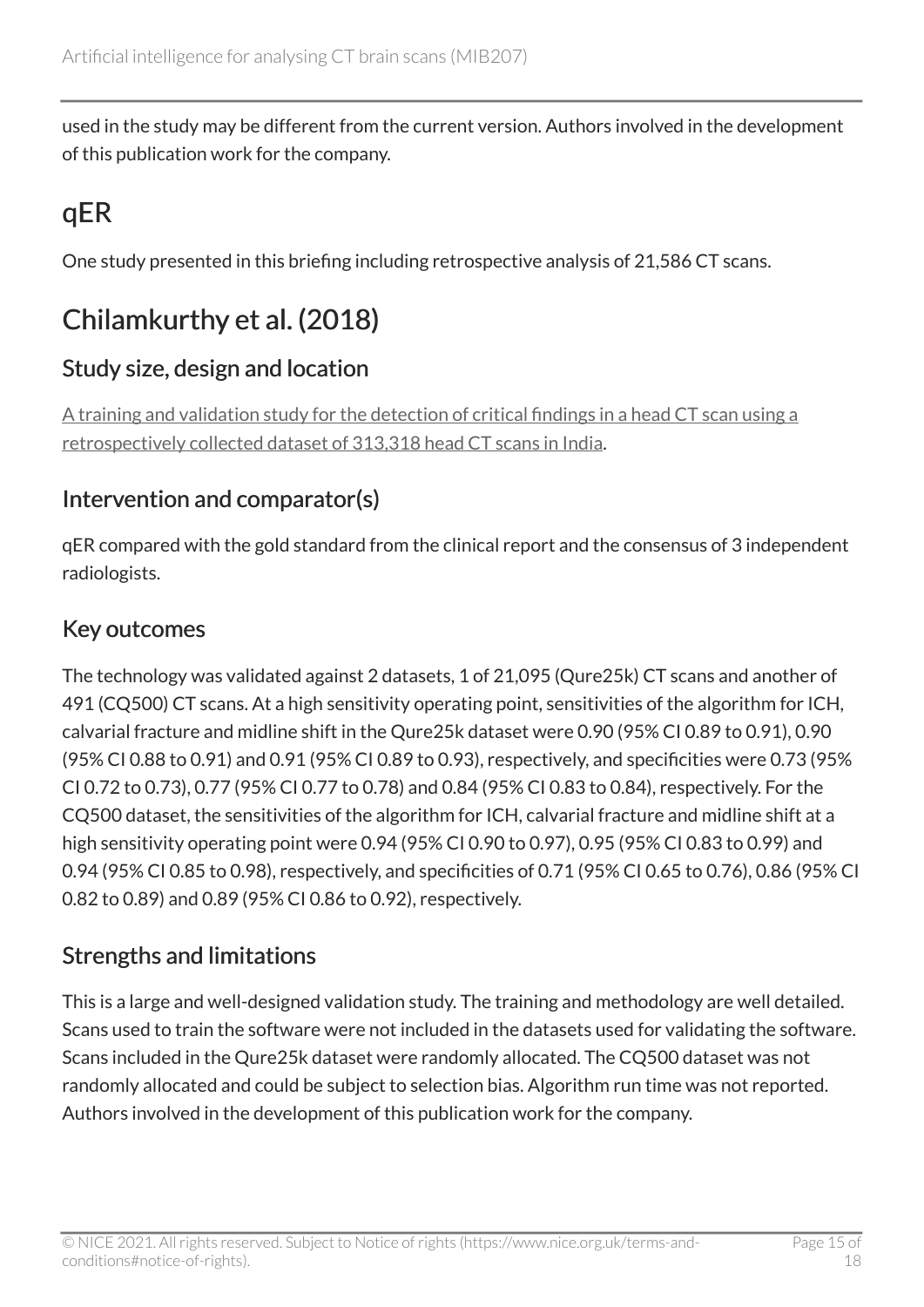## Sustainability

The companies did not make any relevant claims about the sustainability aspects of these technologies.

## Recent and ongoing studies

- [AI ENRICH AI detection of ICH.](https://clinicaltrials.gov/ct2/show/NCT03865979?term=ai+for+ct+head+scan&draw=1&rank=1) ClinicalTrials.gov identifier: NCT03865979. Status: recruiting. Indication: stroke. Devices: Vis RECRUIT. Expected completion date: March 2020. US.
- [Endovascular treatment with stent-retriever and/or thromboaspiration vs. best medical](https://clinicaltrials.gov/ct2/show/NCT02216643?term=resilient&cond=Stroke%2C+Acute&draw=2&rank=1) [therapy in acute ischemic stroke \(RESILIENT\)](https://clinicaltrials.gov/ct2/show/NCT02216643?term=resilient&cond=Stroke%2C+Acute&draw=2&rank=1). ClinicalTrials.gov identifier: NCT02216643. Status: completed. Indication: stroke. Devices: e-ASPECTS, Brainomix. Last updated: January 2020. Brazil.

## Expert comments

Comments on this technology were invited from clinical experts working in the field and relevant patient organisations. The comments received are individual opinions and do not represent NICE's view.

Five experts contributed to the development of this briefing. Four were familiar with the technology and 3 had experience of using 1 or more of the technologies. One was not familiar and had no previous experience.

## Level of innovation

Four experts believed the technology was a novel or innovative concept for assisting neuroradiologists. One believed the technology was not a novel concept and replicated review by a radiologist. Three experts were not aware of any competing technologies. Two commented that there is a lot of commercial interest in the field because of the modest entry costs.

## Potential patient impact

All experts believed the technology could improve the speed of diagnosis and the service for people that need urgent diagnosis and treatment. One believed the technology would be most beneficial to patients eligible for thrombectomy and could reduce patient transfer time. Two believed the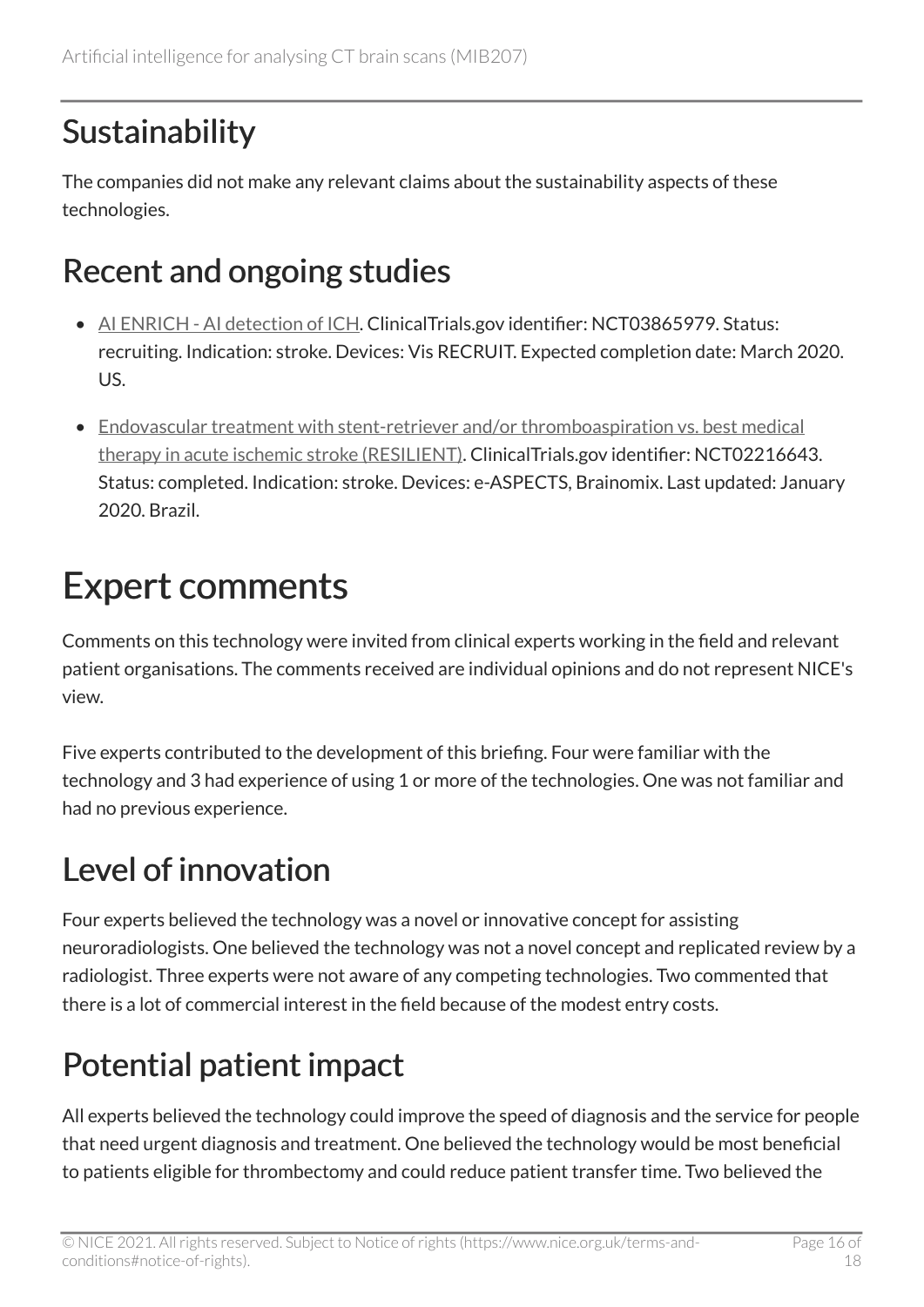technology could result in fewer errors in CT brain scan reporting. One believed the technology would be most beneficial to patients during times when expert neuroradiology skills were lacking. One believed the technology resulted in a faster diagnosis, meaning downstream savings, but only if the diagnostic accuracy better than current care.

## Potential system impact

All experts felt the technology would benefit from more evidence to show safety. All experts recognised the potential systematic benefits of the technology, including improved triage of patients and faster treatment, a reduction in reviewers' time needed per scan and a more standardised diagnosis. Two felt IT adjustment would be needed and 1 did not. Experts' opinions about the cost of adopting the technology were mixed: 2 felt the technology would cost more than standard care and 2 believed the technology would be cost saving because of reduced resource use and reduced costs associated with long-term disability. One said the technology could increase time and costs because of careful review by radiologists to ensure accuracy, as well as legal questions relating to access to NHS databases.

## General comments

All experts believe the technology would be used alongside standard care. Two experts that have used the technology describe it as user friendly. One added an additional comment acknowledging the black box nature of the technology. Two said a potential barrier to adoption might be the cost. One felt the compatibility with the varied hardware and software used by radiologists in the NHS might affect adoption. One believed more safety data would help, 1 believed evidence to show patient and systematic benefit would aid adoption. One commented that the technology might raise questions about the legalities of whether the company or the clinician is responsible for the correct diagnosis.

## Expert commentators

The following clinicians contributed to this briefing:

• Dr Sotirios Bisdas, consultant neuroradiologist, associate professor of neuroradiology, professor of radiology, University College London Hospitals NHS Trust. Dr Bisdas is on the scientific advisory board of Image Analysis Group, London and Voxel, Warsaw, as well as a member of an artificial intelligence working group at UCLH and has consulted for companies producing similar technologies.